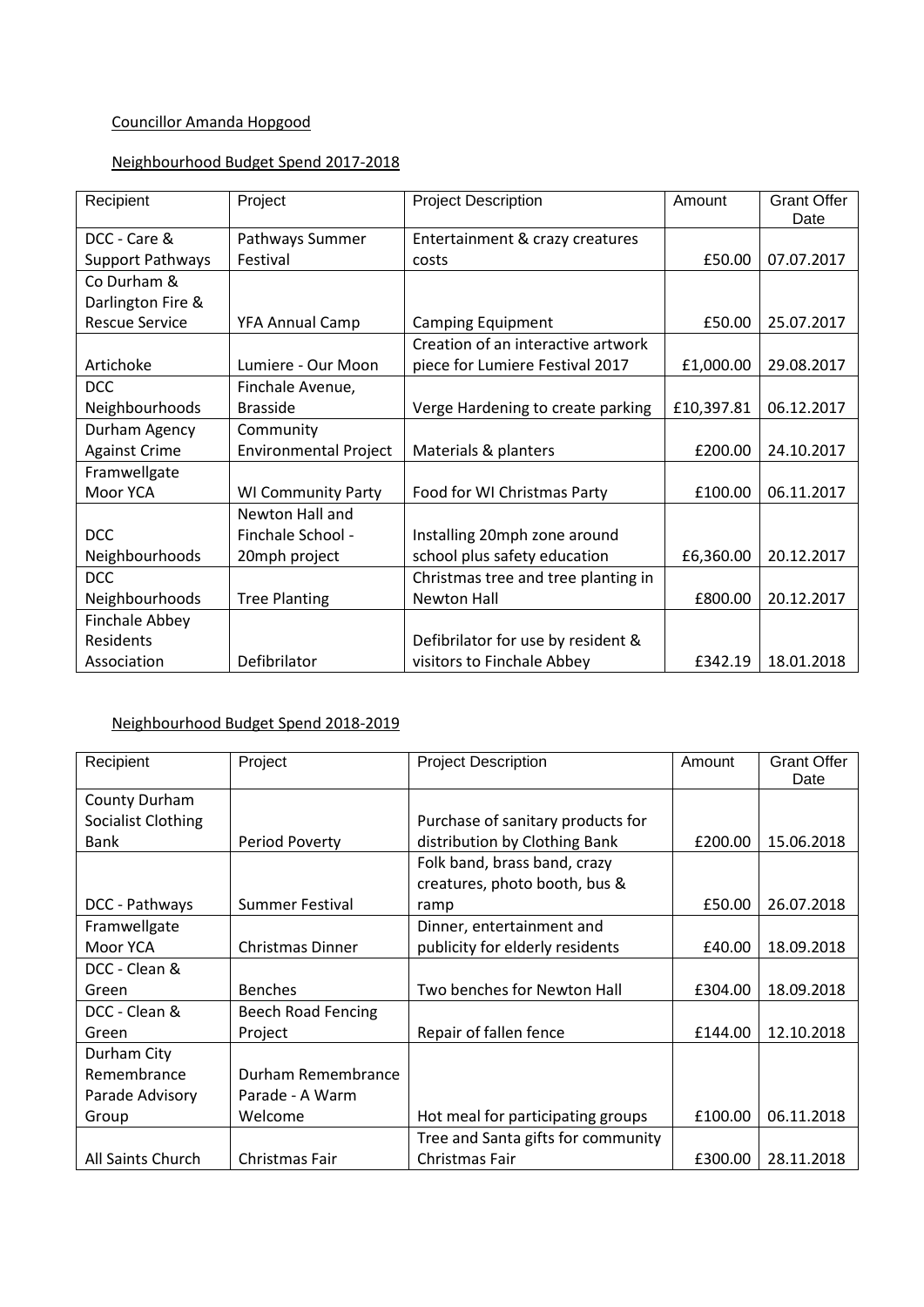|                      | Chemotherapy                | Equipment for Chemotherapy             |           |            |
|----------------------|-----------------------------|----------------------------------------|-----------|------------|
| <b>CDDFT Charity</b> | <b>Extension Unit</b>       | <b>Extension Unit</b>                  | £300.00   | 20.03.2019 |
| The PCC of St        |                             |                                        |           |            |
| Cuthbert with St     | St Aidan's Church Hall      |                                        |           |            |
| Aidan's              | Car Park                    | Creation of a surfaced car park        | £2,666.00 | 20.03.2019 |
| DCC                  | Aykley Road - Parking       | Creation of 7 parking spaces on        |           |            |
| Neighbourhoods       | Area                        | Aykley Road                            | £8,715.31 | 21.03.2019 |
| Durham Access for    | <b>Promoting Disability</b> |                                        |           |            |
| All                  | <b>Barriers</b>             | Two roller banners                     | £100.00   | 03.04.2019 |
|                      | Dropped kerbs -             |                                        |           |            |
| DCC.                 | Barrasford Road,            | Dropped kerbs at 5 strategic sites     |           |            |
| Neighbourhoods       | Newton Hall                 | near Barrasford Road                   | £917.00   | 04.04.2019 |
| <b>OASES</b>         | Schools in Bloom            | <b>Planters for Street and Schools</b> | £200.00   | 01.05.2019 |
|                      |                             | Crafts, camps, games & nature          |           |            |
| The Woodcraft Folk   | Woodcraft Folk              | walks                                  | £128.00   | 04.06.2019 |

# Neighbourhood Budget Spend 2019-2020

|                          |                              |                                       |           | <b>Grant Offer</b> |
|--------------------------|------------------------------|---------------------------------------|-----------|--------------------|
| Recipient                | Project                      | Project Description                   | Amount    | Date               |
| Durham BID               | Infrastructure for           |                                       |           |                    |
| Company Ltd              | Durham BID                   | IT equipment and consultancy          | £500.00   | 14.06.2019         |
| Framwellgate             |                              |                                       |           |                    |
| <b>Moor Parish</b>       | <b>Resurfacing of MUGA</b>   | Resurfacing of MUGA and Tennis        |           |                    |
| Council                  | and Tennis Courts            | Courts                                | £2,333.33 | 14.06.2019         |
| DCC CYPS Durham          | Durham Musics Big            | Full Day of performances on           |           |                    |
| <b>Music Service</b>     | Play                         | <b>Making Music Day</b>               | £250.00   | 14.06.2019         |
|                          | Planting in                  |                                       |           |                    |
| <b>DCC</b>               | Framwellgate &               | Creation of flower beds and           |           |                    |
| Neighbourhoods           | Newton Hall Ward             | planters                              | £2,104.87 | 04.07.2019         |
|                          | Planting in                  |                                       |           |                    |
| <b>DCC</b>               | Framwellgate &               | Creation of flower beds and           |           |                    |
| Neighbourhoods           | <b>Newton Hall Ward</b>      | planters                              | £2,205.00 | 04.07.2019         |
| Pathways Care            | Pathways Summer              |                                       |           |                    |
| Hubs                     | Festival                     | <b>Circus Themed activities</b>       | £50.00    | 10.07.2019         |
| 1st Framwellgate         | Refurbishment of             |                                       |           |                    |
| Moor Scout Group         | Scout Hut                    | <b>Rebuild Scout Hut</b>              | £2,000.00 | 12.08.2019         |
| DCC - Newton Hall        |                              | Author/Artist Liz Million to come to  |           |                    |
| Library                  | Liz Million                  | the Library                           | £150.00   | 20.08.2019         |
| <b>DCC CYPS Durham</b>   |                              |                                       |           |                    |
| Trinity School &         | <b>Durham Trinity School</b> |                                       |           |                    |
| <b>Community College</b> | & Community College          | Learning shelter for outdoor play     | £2,000.00 | 18.09.2019         |
| <b>St Cuthberts</b>      | <b>St Cuthberts Hospice</b>  |                                       |           |                    |
| Hospice                  | <b>Fireworks Display</b>     | <b>Contribution towards Fireworks</b> | £666.00   | 08.10.2019         |
| Durham City              |                              |                                       |           |                    |
| Remembrance              | Durham Remembrance           |                                       |           |                    |
| Parade Advisory          | Parade - A Warm              | <b>Meals for Military Units</b>       |           |                    |
| Group                    | Welcome                      | participating in parade               | £100.00   | 07.11.2019         |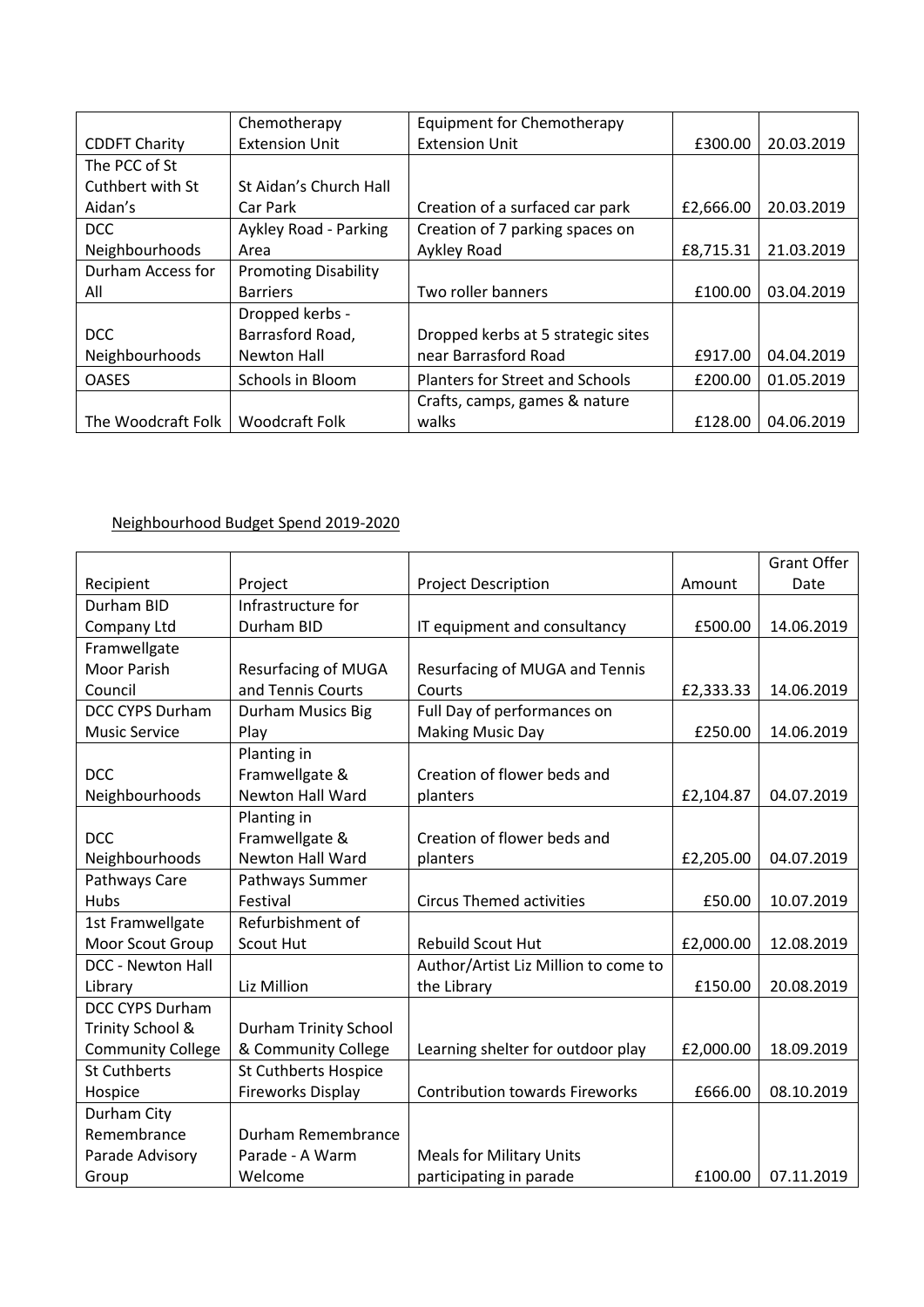|                         | Durham's Young            |                           |          |            |
|-------------------------|---------------------------|---------------------------|----------|------------|
| Durham Police           | Heroes                    | End of year event costs   | £100.00  | 07.11.2019 |
| DCC - Equality &        | <b>Holocaust Memorial</b> |                           |          |            |
| Diversity               | <b>Exhibition Banners</b> | <b>Information Panels</b> | £50.00   | 13.12.2019 |
| Durham City Youth       |                           |                           |          |            |
| Project                 | DCYP Christmas Lunch      | Christmas Lunch costs     | £134.00  | 13.12.2019 |
| <b>Durham Hospitals</b> | small equipment           |                           |          |            |
| Radio funding           | upgrades                  | Durham Hospitals Radio    | £250.00  | 09.01.2020 |
| Newton Hall             |                           |                           |          |            |
| <b>Community Centre</b> |                           | Newton Hall Community     |          |            |
| Refurbishment           | Structural changes        | Partnership               | £3333.33 | 24.01.2020 |
| Durham City             |                           |                           |          |            |
| Cricket Clubhouse       | Replace Roof on           |                           |          |            |
| Roof Replacement        | Clubhouse                 | Durham City Cricket Club  | £250.00  | 04.02.2020 |

## Neighbourhood Budget Spend 2020-2021

|                           |                            |                                    |           | <b>Grant Offer</b> |
|---------------------------|----------------------------|------------------------------------|-----------|--------------------|
| Recipient                 | Project                    | <b>Project Description</b>         | Amount    | Date               |
|                           | Ensuring the long term     |                                    |           |                    |
| Framwellgate              | viability of               |                                    |           |                    |
| Moor Youth &              | Framwellgate Moor          |                                    |           |                    |
| Community                 | Youth & Community          |                                    |           |                    |
| Association               | Association                | Reinforced doors and frames        | £260.00   | 20.05.2020         |
| Durham Moor               | <b>Durham Moor Tennis</b>  | Floodlighting and Clubhouse        |           |                    |
| <b>Tennis Club</b>        | Club                       | lighting                           | £1,002.00 | 03.06.2020         |
| Framwellgate              | Framwellgate Moor          | 3 years online booking and gate    |           |                    |
| <b>Moor Parish</b>        | <b>Tennis Courts Safe</b>  | maintenance, with minor electrical |           |                    |
| Council                   | Usage                      | works for tennis court             | £800.00   | 21.07.2020         |
| Durham FC Juniors         | <b>Football Strips</b>     | New strips                         | £233.34   | 24.07.2020         |
| <b>DCC</b>                | Garden Avenue,             | Resurfacing Road at Garden         |           |                    |
| Neighbourhoods            | Framwellgate Moor          | Avenue, Framwelgate Moor           | £3,491.58 | 27.07.2020         |
|                           |                            | Disabled access ramps and          |           |                    |
| <b>DCC</b>                | <b>Carr House Drive</b>    | footpath widening at Carr House    |           |                    |
| Neighbourhoods            | Safety Improvements        | <b>Drive</b>                       | £790.00   | 22.08.2020         |
| <b>DCC</b>                |                            |                                    |           |                    |
| Neighbourhoods            | <b>Newton Hall Benches</b> | 3 Street benches                   | £536.54   | 23.09.2020         |
|                           |                            | Website design, maintenance &      |           |                    |
| <b>Durham City Access</b> | <b>Access Guide Durham</b> | updating, Domain Name              |           |                    |
| for All                   | City Website               | Registration, Hosting              | £132.00   | 16.10.2020         |
|                           | Safeguarding and re        | Zoned locking system, Fire alarm   |           |                    |
|                           | opening of the building    | system, Fire doors, Front door, to |           |                    |
| All Saints Church         | after Covid 19             | enable covid safe opening          | £835.00   | 23.10.2020         |
| DCC Blue Coat C of        |                            | Plastic balls and hoops and play   |           |                    |
| E (Aided) Junior          |                            | equipment that are colour coded    |           |                    |
| School                    | New Play equipment         | and can be cleaned                 | £250.00   | 04.11.2020         |
| <b>DCC Framwellgate</b>   |                            |                                    |           |                    |
| <b>Moor Primary</b>       |                            |                                    |           |                    |
| School                    | New Play equipment         | Cleanable outdoor play equipment   | £712.50   | 04.11.2020         |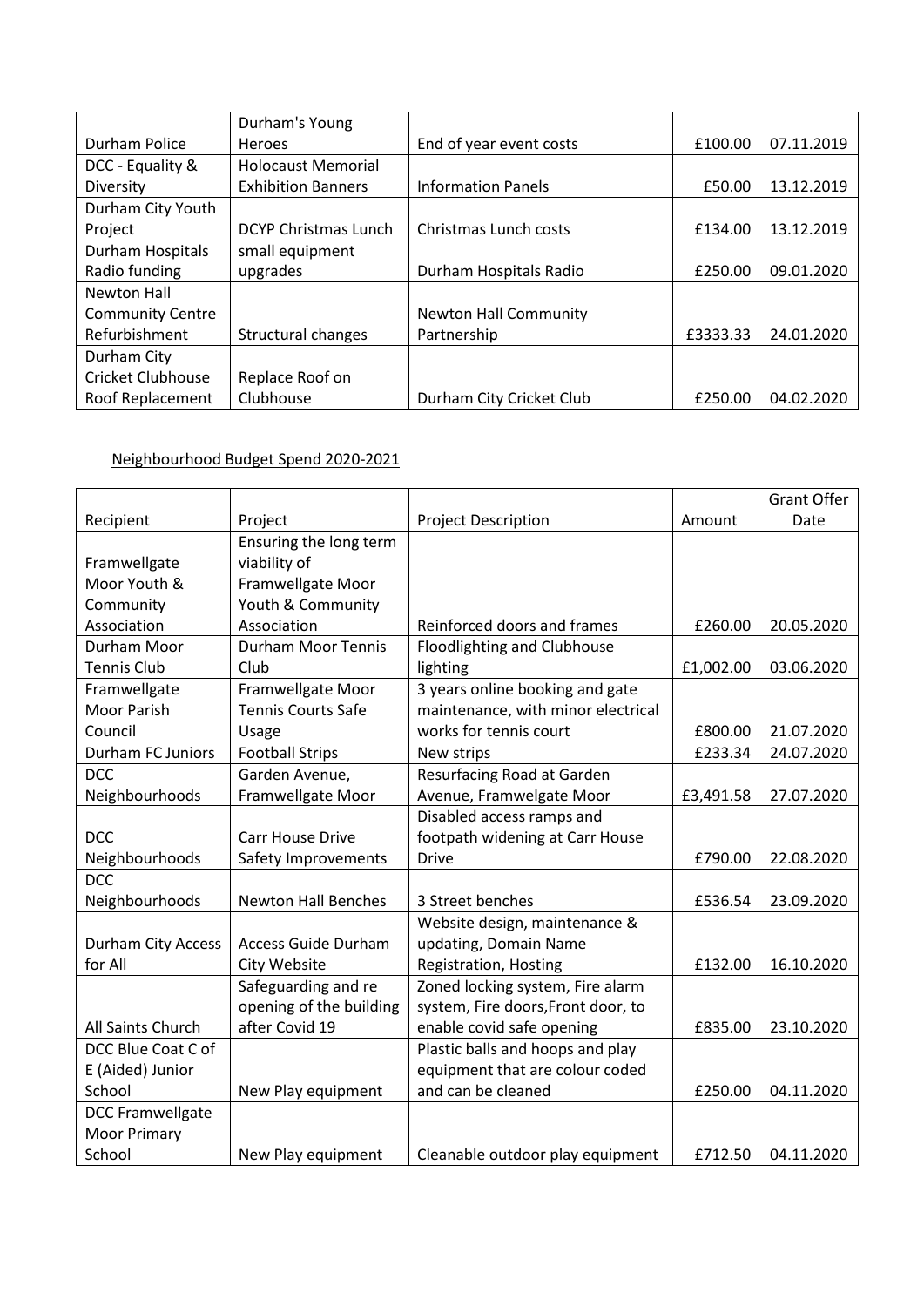| <b>Durham Palatinates</b> | Netball Coaching at         |                                     |           |            |
|---------------------------|-----------------------------|-------------------------------------|-----------|------------|
| <b>Netball Club</b>       | Framwellgate Moor           | <b>Coaching Costs</b>               | £200.00   | 10.11.2020 |
| Framwellgate              | Improved drainage for       |                                     |           |            |
| <b>Moor Parish</b>        | King George Playing         | Increase drainage of field for team |           |            |
| Council                   | Field                       | sports                              | £540.00   | 12.11.2020 |
|                           | <b>Carrs Nature Reserve</b> |                                     |           |            |
|                           | <b>Access and Habitat</b>   |                                     |           |            |
| <b>DCC RED</b>            | Improvements                | Pathway construction                | £1,698.00 | 17.11.2020 |
|                           |                             | Christmas tree for Newton Hall and  |           |            |
|                           | Christmas Tree and          | ingredients & containers for        |           |            |
| All Saints Church         | Luncheon Club               | Christmas lunches                   | £200.00   | 30.11.2020 |
| <b>DCC CYPS St</b>        |                             |                                     |           |            |
| <b>Godrics RC Primary</b> |                             | Plastic play equipment that are     |           |            |
| School                    | New Play equipment          | colour coded and can be cleaned     | £750.00   | 04.12.2020 |
| DCC - Clean &             | <b>Newton Hall</b>          |                                     |           |            |
| Green                     | Allotments Clear Up         | Clearance of waste materials        | £221.08   | 10.12.2020 |
| <b>DCC CYPS Newton</b>    |                             |                                     |           |            |
| Hall Infant School        | Sensory Garden              | Sensory Garden equipment            | £750.00   | 16.12.2020 |
| <b>Newton Hall</b>        |                             |                                     |           |            |
| Allotments                |                             | Removal & replacement of            |           |            |
| Association               | East Gate Repair            | concrete gatepost                   | £250.00   | 17.12.2020 |
|                           | Low Newton Nature           |                                     |           |            |
|                           | Reserve Car Park            |                                     |           |            |
| DCC - Highways            | Renewal                     | Levelling and resurfacing works     | £203.84   | 18.12.2020 |
|                           | New College Students        | Materials for project and           |           |            |
|                           | <b>Practical Business</b>   | promotion of the project to a wide  | £         |            |
| DMC 4 Durham CIC          | Project                     | audience                            | 500.00    | 11/01/2021 |
|                           | The Singfulness Project     |                                     |           |            |
|                           | - Winter Packs (Project     |                                     | £         |            |
| The Singing Elf           | Extension)                  | Activity packs                      | 250.00    | 15/01/2021 |
| Framwellgate              |                             |                                     |           |            |
| <b>Moor Parish</b>        |                             |                                     | £         |            |
| Council                   | Beech Close clear up        | Truck hire for clear up             | 900.00    | 01/02/2021 |
| Friends of Durham         |                             |                                     | £         |            |
| <b>Trinity School</b>     | New Play equipment          | Everest scatter log climbingframe   | 750.00    | 08/02/2021 |
| <b>DCC</b>                | Creation of hard stand      | Creation of hard stand parking Bek  | £         |            |
| Neighbourhoods            | parking Bek Road            | Road                                | 3,621.66  | 26/02/2021 |

# Neighbourhood Budget Spend 2021 - 2022

| Recipient           | Project                     | <b>Project Description</b>         | Amount   | <b>Grant Offer</b> |
|---------------------|-----------------------------|------------------------------------|----------|--------------------|
|                     |                             |                                    |          | Date               |
| Durham Palatinates  | Coach for half term         | Additional coach costs             |          | 28/05/2021         |
| <b>Netball Club</b> | Camp                        |                                    | 60.00    |                    |
| <b>DCC</b>          | Low Newton Nature           | Cutting back trees and undergrowth | £        | 09/06/2021         |
| Neighbourhoods      | Reserve Landscaping         |                                    | 3,640.00 |                    |
|                     | Work                        |                                    |          |                    |
| Durham Fringe CIC   | <b>Marketing The Fringe</b> | Flags and banners                  | £        | 13/07/2021         |
|                     |                             |                                    | 200.00   |                    |
| <b>St Cuthberts</b> | St Cuthbert's Hospice       | ICT equipment                      | £        | 14/07/2021         |
| Hospice             | <b>Technology Bid</b>       |                                    | 97.38    |                    |